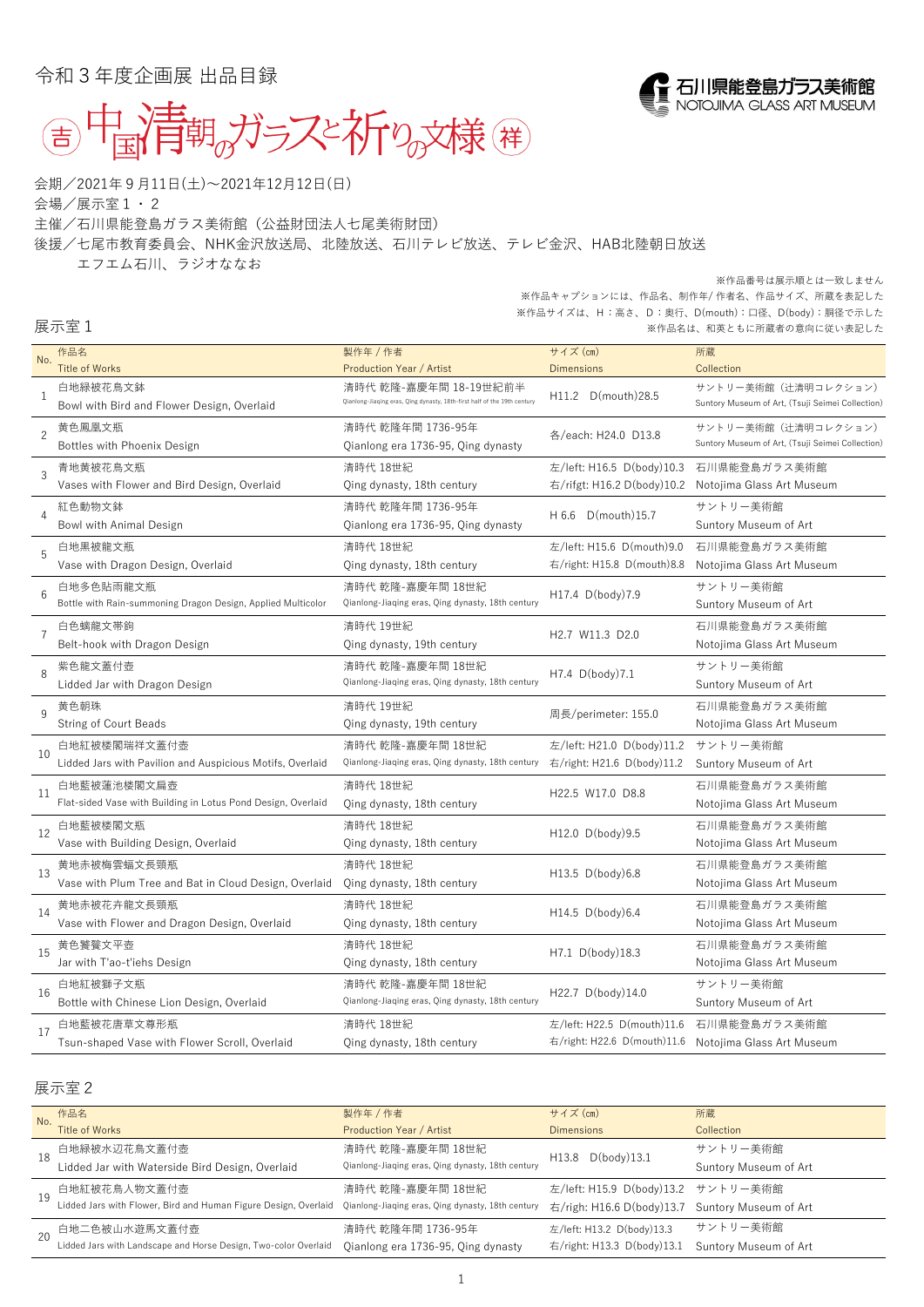| No. | 作品名                                                                                 | 製作年 / 作者                                               | サイズ (cm)                                       | 所蔵                                          |
|-----|-------------------------------------------------------------------------------------|--------------------------------------------------------|------------------------------------------------|---------------------------------------------|
|     | <b>Title of Works</b><br>白地紅被山水花鳥文蓋付壺                                               | <b>Production Year / Artist</b><br>清時代 18世紀            | <b>Dimensions</b><br>左/left: H22.7 D(body)15.1 | Collection<br>石川県能登島ガラス美術館                  |
| 21  | Covered Jar with Landscape, Flower and Bird Design, Overlaid                        | Qing dynasty, 18th century                             | 右/right: H22.5 D(body)15.0                     | Notojima Glass Art Museum                   |
|     | 雪片地紅被唐子文蓋付壺                                                                         | 清時代 乾隆年間 1736-95年                                      |                                                | サントリー美術館                                    |
| 22  | Lidded Jar with Chinese Child Design, Overlaid                                      | Qianlong era 1736-95, Qing dynasty                     | H19.5 D(body)14.4                              | Suntory Museum of Art                       |
|     | 黄色山水人物文壺                                                                            | 清時代 乾隆-嘉慶年間 18世紀                                       |                                                | サントリー美術館                                    |
| 23  | Jar with Human figure in Landscape and Design                                       | Qianlong-Jiaqing eras, Qing dynasty, 18th century      | H12.1 D(body)13.4                              | Suntory Museum of Art                       |
|     | 白地桃緑被山水人物文長頸瓶                                                                       | 清時代 18世紀                                               |                                                | 石川県能登島ガラス美術館                                |
| 24  | Vase with Figure in Landscape Design, Double Overlaid                               | Qing dynasty, 18th century                             | H22.2 D(body)14.7                              | Notojima Glass Art Museum                   |
|     | 黄地紅被花下人物文瓶                                                                          | 清時代 乾隆-光緒年間 18-19世紀                                    |                                                | サントリー美術館                                    |
| 25  | Bottle with Human figure under Flowers Design, Overlaid                             | Qianlong-Guangxu eras, Qing dynasty, 18th-19th century | H18.1 D(body)7.6                               | Suntory Museum of Art                       |
|     | 橙色八仙人図八角瓶                                                                           | 清時代-中国 19-20世紀                                         | 左/left: H22.0 D(body)14.1                      | 石川県能登島ガラス美術館                                |
| 26  | Vase with Eight Xianrens Design                                                     | Qing dynasty-China, 19th-20th century                  | 右/right: H22.0 D(body)14.4                     | Notojima Glass Art Museum                   |
|     | 黄色樹下人物文輪花鉢                                                                          | 清時代 18-19世紀                                            |                                                | 石川県能登島ガラス美術館                                |
| 27  | Seven-lobed Bowl with Human Figure under Tree Design                                | Qing dynasty, 18th-19th century                        | H8.6 D(mouth)20.8                              | Notojima Glass Art Museum                   |
|     | 赤色山水人物文鉢                                                                            | 清時代 18世紀                                               |                                                | 石川県能登島ガラス美術館                                |
| 28  | Bowl with Human figure in Landscape Design                                          | Qing dynasty, 18th century                             | H8.3 D(mouth)17.0                              | Notojima Glass Art Museum                   |
|     | 藍色山水人物文鉢                                                                            | 清時代 18世紀                                               | 左/left: H7.5 D(mouth)17.0                      | 石川県能登島ガラス美術館                                |
| 29  | Bowl with Human figure in Landscape Design                                          | Qing dynasty, 18th century                             | 右/right: H7.6 D(mouth)17.0                     | Notojima Glass Art Museum                   |
|     | 紅色宝相華唐草文鉢                                                                           | 清時代 乾隆年間 1736-95年                                      |                                                | サントリー美術館                                    |
| 30  | Bowl with Chinese Arabesque Design                                                  | Qianlong era 1736-95, Qing dynasty                     | H7.4 D(mouth)16.6                              | Suntory Museum of Art                       |
|     | 透明地紅被花鳥文瓶                                                                           | 清時代 乾隆-嘉慶年間 18世紀                                       |                                                | サントリー美術館(菊地コレクション)                          |
| 31  | Bottle with Bird and Flower Design, Overlaid                                        | Qianlong-Jiaqing eras, Qing dynasty, 18th century      | H22.1 D(body)10.6                              | Suntory Museum of Art, (Kikuchi Collection) |
|     | 白地赤被花卉雲蝠文瓶                                                                          | 清時代 18世紀                                               |                                                | 石川県能登島ガラス美術館                                |
| 32  | Vase with Flower and Bat in Cloud Design, Overlaid                                  | Qing dynasty, 18th century                             | H20.8 D(body)8.8                               | Notojima Glass Art Museum                   |
|     | 白地藍被椿文壺                                                                             | 清時代 乾隆-嘉慶年間 18世紀                                       |                                                | サントリー美術館                                    |
| 33  | Jar with Camellia Design, Overlaid                                                  | Qianlong-Jiaqing eras, Qing dynasty, 18th century      | H11.8 D(body)12.9                              | Suntory Museum of Art                       |
|     | 白地藍被花卉雲蝠文長頸瓶                                                                        | 清時代 18世紀                                               |                                                | 石川県能登島ガラス美術館                                |
| 34  | Vase with Flower and Bat in Cloud Design, Overlaid                                  | Qing dynasty, 18th century                             | H19.6 D(body)11.5                              | Notojima Glass Art Museum                   |
|     | 白地藍被花鳥文蓋付壺                                                                          | 清時代 乾隆-嘉慶年間 18世紀                                       | 左/left: H15.0 D(body)12.0                      | サントリー美術館                                    |
| 35  | Lidded Jars with Bird and Flower Design, Overlaid                                   | Qianlong-Jiaqing eras, Qing dynasty, 18th century      | 右/right: H15.4 D(body)12.1                     | Suntory Museum of Art                       |
|     | 青色花鳥文鉢                                                                              | 清時代 乾隆-嘉慶年間 18世紀                                       |                                                | サントリー美術館                                    |
| 36  | Bowl with Bird and Flower Design                                                    | Qianlong-Jiaqing eras, Qing dynasty, 18th century      | H7.0 D(mouth)16.1                              | Suntory Museum of Art                       |
|     | 藍色牡丹唐草文長頸瓶                                                                          | 清時代 18世紀                                               |                                                | 石川県能登島ガラス美術館                                |
| 37  | Vase with Peony Design                                                              | Qing dynasty, 18th century                             | H26.5 D(body)15.0                              | Notojima Glass Art Museum                   |
|     | 藍色花卉文鉢                                                                              | 清時代 18世紀                                               |                                                | 石川県能登島ガラス美術館                                |
| 38  | Bowl with Flower Design                                                             | Qing dynasty, 18th century                             | H7.1 D(mouth)16.3                              | Notojima Glass Art Museum                   |
|     | 白地紅被花鳥文鉢                                                                            | 清時代 18世紀                                               | 左/left: H6.9 D(mouth)15.5                      | 石川県能登島ガラス美術館                                |
| 39  | Bowl with Flower and Bird Design, Overlaid                                          | Qing dynasty, 18th century                             | 右/right: H6.8 D(mouth)15.7                     | Notojima Glass Art Museum                   |
|     | 白地紅被花唐草文尊形瓶                                                                         | 清時代 18世紀                                               |                                                | 石川県能登島ガラス美術館                                |
| 40  | Tsun-shaped Vase with Flower Scroll, Overlaid                                       | Qing dynasty, 18th century                             | H24.8 D(mouth)10.5                             | Notojima Glass Art Museum                   |
|     | 黄色草花文蓋付壺                                                                            | 清時代 18世紀                                               | 左/left: H16.6 D(body)15.3                      | 石川県能登島ガラス美術館                                |
| 41  | Covered Jar with Flower Design                                                      | Qing dynasty, 18th century                             | 右/right: H16.8 D(body)15.3                     | Notojima Glass Art Museum                   |
|     | 白地多色貼蝙蝠果実文壺                                                                         | 清時代 乾隆-嘉慶年間 18世紀                                       |                                                | サントリー美術館                                    |
| 42  | Jar with Bat and Fruit Design, Applied Multicolor                                   | Qianlong-Jiaqing eras, Qing dynasty, 18th century      | H10.3 D(body)9.8                               | Suntory Museum of Art                       |
| 43  | 白地二色被花鳥文瓶                                                                           | 清時代 乾隆-嘉慶年間 18世紀                                       |                                                | サントリー美術館                                    |
|     | Vase with Bird and Flower Design, Two-color Overlaid                                | Qianlong-Jiaqing eras, Qing dynasty, 18th century      | H19.0 D(body)9.8                               | Suntory Museum of Art                       |
| 44  | 紅地緑被花鳥雲蝠文長頸瓶                                                                        | 清時代 18世紀                                               | H25.8 D(body)14.0                              | 石川県能登島ガラス美術館                                |
|     | Vase with Flower, Bird and Bat in Cloud Design, Overlaid Qing dynasty, 18th century |                                                        |                                                | Notojima Glass Art Museum                   |
| 45  | 紫地青色瓢箪蝙蝠文瓢形瓶                                                                        | 清時代 18世紀                                               | H16.0 D(body)8.6                               | 石川県能登島ガラス美術館                                |
|     | Gourd-shaped Vase with Gourd and Bat Design                                         | Qing dynasty, 18th century                             |                                                | Notojima Glass Art Museum                   |
| 46  | 藍色木瓜形鉢                                                                              | 清時代 18世紀                                               | 左/left: H7.2 W23.6 D15.8                       | 石川県能登島ガラス美術館                                |
|     | Four-lobed Bowl                                                                     | Qing dynasty, 18th century                             | 右/right: H6.9 W23.8 D15.8                      | Notojima Glass Art Museum                   |
| 47  | 紫色亀甲文切子鉢                                                                            | 清時代 乾隆年間 1736-95年                                      | H7.7 D(mouth)17.3                              | サントリー美術館                                    |
|     | Cut-glass Bowl with Hexagonal Motifs                                                | Qianlong era 1736-95, Qing dynasty                     |                                                | Suntory Museum of Art                       |
| 48  | 雪片地青被器物文鼻煙壺                                                                         | 19-20世紀                                                | H8.5 W6.7                                      | たばこと塩の博物館                                   |
|     | Snuff Bottle with Vessel Design, Overlaid                                           | 19th-20th Century                                      |                                                | Tobacco & Salt Museum                       |
| 49  | 白地紅被八尊文鼻煙壺                                                                          | 清時代 18世紀                                               | H7.3 D5.3                                      | 石川県能登島ガラス美術館                                |
|     | Snuff Bottle with Eight Vessels Design, Overlaid                                    | Qing dynasty, 18th century                             |                                                | Notojima Glass Art Museum                   |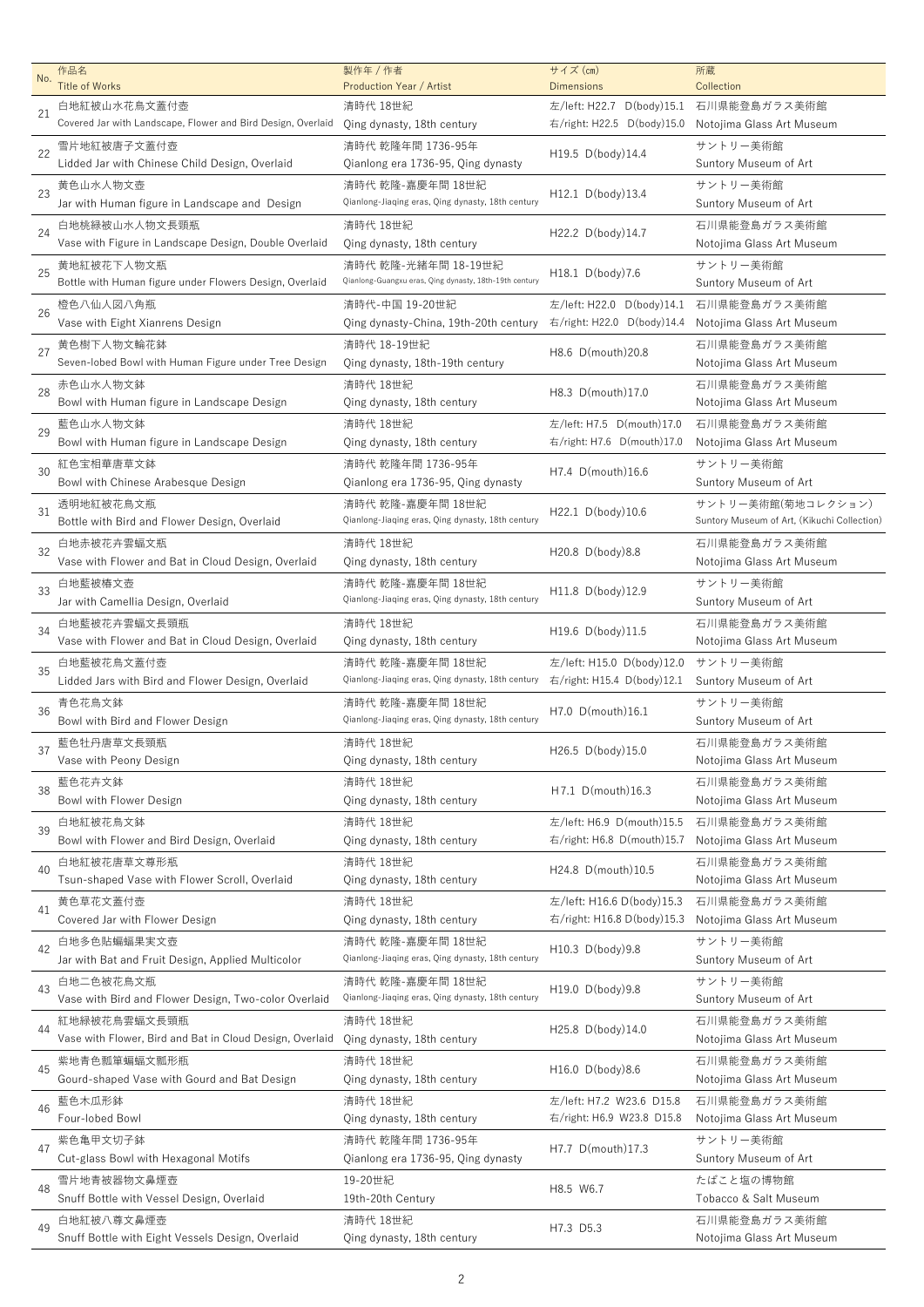| No. | 作品名<br><b>Title of Works</b>                                                               | 製作年 / 作者<br><b>Production Year / Artist</b> | サイズ (cm)<br><b>Dimensions</b>             | 所蔵<br>Collection                          |
|-----|--------------------------------------------------------------------------------------------|---------------------------------------------|-------------------------------------------|-------------------------------------------|
|     | 白地紅被八尊文鼻煙壺                                                                                 | 清時代 18世紀                                    |                                           | 石川県能登島ガラス美術館                              |
| 50  | Snuff Bottle with Eight Vessels Design, Overlaid                                           | Qing dynasty, 18th century                  | H5.8 D3.7                                 | Notojima Glass Art Museum                 |
| 51  | 透明地黒被八尊文鼻煙壺<br>Snuff Bottle with Eight Vessels Design, Overlaid                            | 清時代 18世紀<br>Qing dynasty, 18th century      | H7.8 D3.8                                 | 石川県能登島ガラス美術館<br>Notojima Glass Art Museum |
| 52  | 白地青被八吉祥文鼻煙壺<br>Snuff Bottle with Eight Auspicious Motif Design, Overlaid                   | 19-20世紀<br>19th-20th Century                | H8.7 W7.4                                 | たばこと塩の博物館<br>Tobacco & Salt Museum        |
| 53  | 透明地紅被文字文鼻煙壺<br>Snuff Bottle with Chinese Character Design, Overlaid                        | 清時代 18世紀<br>Qing dynasty, 18th century      | H6.7 D5.4                                 | 石川県能登島ガラス美術館<br>Notojima Glass Art Museum |
| 54  | 雪片地赤被人物文鼻煙壺<br>Snuff Bottle with Human figure Design, Overlaid                             | 清時代 18世紀<br>Qing dynasty, 18th century      | H7.8 D5.1                                 | 石川県能登島ガラス美術館<br>Notojima Glass Art Museum |
| 55  | 透明地赤被神仙文鼻煙壺<br>Snuff Bottle with Taoist Immortals Design, Overlaid                         | 19-20世紀<br>19th-20th Century                | H7.4 W6.1                                 | たばこと塩の博物館<br>Tobacco & Salt Museum        |
| 56  | 雪片地赤被人物文鼻煙壺<br>Snuff Bottle with Human figure Design, Overlaid                             | 清時代 18世紀<br>Qing dynasty, 18th century      | H7.0 D5.3                                 | 石川県能登島ガラス美術館<br>Notojima Glass Art Museum |
| 57  | 白地四色被人物と風景文鼻煙壺<br>Snuff Bottle with Human figure and Landscape Design, Four-color Overlaid | 19-20世紀<br>19th-20th Century                | H8.3 W3.7                                 | たばこと塩の博物館<br>Tobacco & Salt Museum        |
| 58  | 雪片地赤被文房具文鼻煙壺<br>Snuff Bottle with Writing Material Design, Overlaid                        | 清時代 19世紀<br>Qing dynasty, 19th century      | H6.0 D4.5                                 | 石川県能登島ガラス美術館<br>Notojima Glass Art Museum |
| 59  | 雪片地赤被山水人物文鼻煙壺<br>Snuff Bottle with Human figure in Landscape Design, Overlaid              | 清時代 18世紀<br>Qing dynasty, 18th century      | H12.0 D8.9                                | 石川県能登島ガラス美術館<br>Notojima Glass Art Museum |
| 60  | 白地紫被水仙椿文鼻煙壺<br>Snuff Bottle with Narcissu and Camellia Design, Overlaid                    | 清時代 18世紀<br>Qing dynasty, 18th century      | H8.7 D5.8                                 | 石川県能登島ガラス美術館<br>Notojima Glass Art Museum |
| -61 | 桃地緑被蓮池文鼻煙壺<br>Snuff Bottle with Lotus Pond Design, Overlaid                                | 清時代 18世紀<br>Qing dynasty, 18th century      | H7.5 D5.7                                 | 石川県能登島ガラス美術館<br>Notojima Glass Art Museum |
| 62  | 雪片地多色被蓮牡丹文鼻煙壺<br>Snuff Bottle with Lotus and Peony Design, Four-color Overlaid             | 清時代 18世紀<br>Qing dynasty, 18th century      | H7.9 D4.2                                 | 石川県能登島ガラス美術館<br>Notojima Glass Art Museum |
| 63  | 白地多色被吉祥文鼻煙壺<br>Snuff Bottle with Auspicious Design, Six-color Overlaid                     | 清時代 18世紀<br>Qing dynasty, 18th century      | H7.8 D3.8                                 | 石川県能登島ガラス美術館<br>Notojima Glass Art Museum |
| 64  | 白地青被花蝶文鼻煙壺<br>Snuff Bottle with Flower and Butterfly Design, Overlaid                      | 19-20世紀<br>19th-20th Century                | H9.6 W3.9                                 | たばこと塩の博物館<br>Tobacco & Salt Museum        |
| 65  | 透明地藍被花唐草文鼻煙壺<br>Snuff Bottle with Flower Design, Overlaid                                  | 19世紀-20世紀<br>19th-20th century              | H8.1 D3.5                                 | 石川県能登島ガラス美術館<br>Notojima Glass Art Museum |
| 66  | 透明地赤被瓢箪文鼻煙壺<br>Snuff Bottle with Gourd Design, Overlaid                                    | 19-20世紀<br>19th-20th Century                | H4.4 W4.0                                 | たばこと塩の博物館<br>Tobacco & Salt Museum        |
| 67  | 透明地紅被桃文鼻煙壺<br>Snuff Bottle with Peach Design, Overlaid                                     | 清時代 18世紀<br>Qing dynasty, 18th century      | H7.4 D5.8                                 | 石川県能登島ガラス美術館<br>Notojima Glass Art Museum |
| 68  | 白地赤被桃文鼻煙壺<br>Snuff Bottle with Peach Design, Overlaid                                      | 清時代 18世紀<br>Qing dynasty, 18th century      | H4.5 D3.7                                 | 石川県能登島ガラス美術館<br>Notojima Glass Art Museum |
| 69  | 白地藍被椿蝙蝠文鼻煙壺<br>Snuff Bottle with Camellia and Bat Design, Overlaid                         | 清時代 18世紀<br>Qing dynasty, 18th century      | H10.5 D5.7                                | 石川県能登島ガラス美術館<br>Notojima Glass Art Museum |
| 70  | 黄地七色被花卉文鼻煙壺<br>Snuff Bottle with Flower Design, Seven-color Overlaid                       | 19-20世紀<br>19th-20th Century                | H5.7 W4.4                                 | たばこと塩の博物館<br>Tobacco & Salt Museum        |
| 71  | 青地茶被花卉文鼻煙壺<br>Snuff Bottle with Flower Design, Overlaid                                    | 19-20世紀<br>19th-20th Century                | H6.8 W5.4                                 | たばこと塩の博物館<br>Tobacco & Salt Museum        |
| 72  | 白地五色被葡萄と百合文鼻煙壺<br>Snuff Bottle with Grapevine and Lily Design, Five-color Overlaid         | 19-20世紀<br>19th-20th Century                | H6.6 W3.0                                 | たばこと塩の博物館<br>Tobacco & Salt Museum        |
| 73  | 白地四色被花蝶文鼻煙壺<br>Snuff Bottle with Flower and Butterfly Design, Four-color Overlaid          | 19-20世紀<br>19th-20th Century                | H5.9 W4.7                                 | たばこと塩の博物館<br>Tobacco & Salt Museum        |
| 74  | 白地五色被菊花に蝶文鼻煙壺<br>Snuff Bottle with Chrysanthemum and Butterfly Design, Five-color Overlaid | 19-20世紀<br>19th-20th Century                | H8.1 W4.4                                 | たばこと塩の博物館<br>Tobacco & Salt Museum        |
| 75  | 青色鼻煙壺 / 青色花文鼻煙皿付属<br>Snuff Bottle / Plate with Flowr Design                                | 19-20世紀<br>19th-20th Century                | H7.1 D5.3<br><b>III</b> /plate: H0.9 D4.8 | たばこと塩の博物館<br>Tobacco & Salt Museum        |
| 76  | 赤色鼻煙壺<br>Snuff Bottle                                                                      | 清時代 18世紀<br>Qing dynasty, 18th century      | H7.2 D3.6                                 | 石川県能登島ガラス美術館<br>Notojima Glass Art Museum |
| 77  | 透明地紅被鼻煙壺<br>Snuff Bottle, Overlaid                                                         | 清時代 18世紀<br>Qing dynasty, 18th century      | H8.2 D3.3                                 | 石川県能登島ガラス美術館<br>Notojima Glass Art Museum |
| 78  | 雪片地赤被梅花文鼻煙壺<br>Snuff Bottle with Plum Tree Design, Overlaid                                | 清時代 19世紀<br>Qing dynasty, 19th century      | H8.7 D4.4                                 | 石川県能登島ガラス美術館<br>Notojima Glass Art Museum |